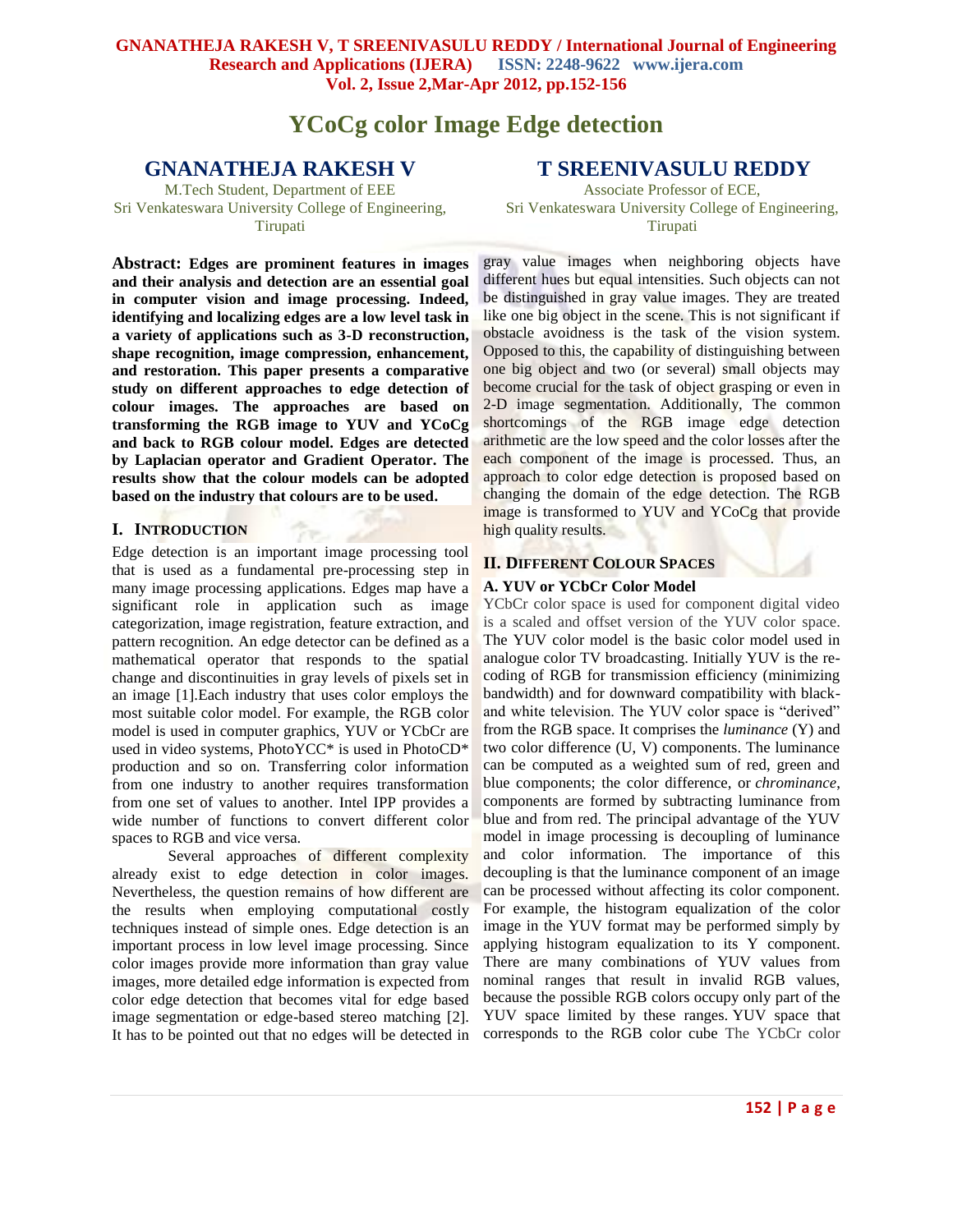space is used for component digital video is a scaled and offset version of the YUV color space. The position of the block of RGB-representable colors in the YCbCr space is shown in Figure2.1 RGB Colors Cube in the YCbCr Color Space.

**B.Conversion Between RGB and YCbCr Color Space**

*Y' = 0.257\*R' + 0.504\*G' + 0.098\*B' + 16 Cb' = -0.148\*R' - 0.291\*G' + 0.439\*B' + 128 Cr' = 0.439\*R' - 0.368\*G' - 0.071\*B' + 128 R' = 1.164\*(Y'-16) + 1.596\*(Cr'-128) G' = 1.164\*(Y'-16) - 0.813\*(Cr'-128) - 0.392\*(Cb'-128) B' = 1.164\*(Y'-16) + 2.017\*(Cb'-128)*  $Y$   $Y=255$ , Cb=Cr=128



**Figure2.1 RGB Colors Cube in the YCbCr Space**

#### **C. YCoCg Color Model**

This color space was invented to use similar encoding techniques as [YCbCr](http://wiki.multimedia.cx/index.php?title=YCbCr) but with frames in [RGB](http://wiki.multimedia.cx/index.php?title=RGB) color space. It is possible to losslessly transform from [RGB](http://wiki.multimedia.cx/index.php?title=RGB) to YCoCg when using 2 more bits for YCoCg representation than for RGB. E.g., it is possible to losslessly transform a pixel from a 30-bit RGB frame into a pixel in a 32-bit YCoCg 4:4:4 frame and back. This assumes that each R, G, and B component will have 10 bits of information which Y will have 10 bits and Co and Cg will each have 11 bits.Sometimes this colorspace is called YCoCg-R because of the lossless reversible transformation.

#### **D. Conversion Between RGB and YCoCg Color Space**

 $Y = ((R + 2*G + B) + 2)/4$  $Co = ((R - B) + 1)/2$  $Cg = (( -R + 2 \cdot G - B) + 2)/4$  $R = Y + Co - Cg$  $G = Y + Cg$  $B = Y - Co - Cg$ 

### **III. EDGE DETECTION OPERATORS**

#### **A. Laplace operator**

The *Laplace operator* is defined as the dot product (inner product) of two gradient vector operators:

$$
\triangle \stackrel{\triangle}{=} \bigtriangledown^2 \stackrel{\triangle}{=} \bigtriangledown \cdot \bigtriangledown = \big(\frac{\partial}{\partial x} \vec{i} + \frac{\partial}{\partial y} \vec{j} \big) \cdot \big(\frac{\partial}{\partial x} \vec{i} + \frac{\partial}{\partial y} \vec{j} \big) = \frac{\partial^2}{\partial x^2} + \frac{\partial^2}{\partial y^2}
$$

When applied  $f(x, y)$ to, this operator produces a scalar function:

$$
\triangle f(x, y) = \frac{\partial^2 f}{\partial x^2} + \frac{\partial^2 f}{\partial y^2}
$$

In discrete case, the second order differentiation becomes second order difference. In 1D case, if the first order difference is defined as

$$
\nabla f[n] = f'[n] = D_n[f[n]] = f[n+1] - f[n]
$$

then the second order difference is

 $A$   $f$   $f$   $-1$ 

$$
\sum f[n]
$$
  
\n
$$
\nabla^2 f[n] = f''[n] = D_n^2[f[n]] = f'[n] - f'[n-1]
$$
  
\n
$$
(f[n+1] - f[n]) - (f[n] - f[n-1]) = f[n+1] - 2f[n] + f[n-1]
$$

 $f^{(n)}[n]$  is so defined that it is symmetric to the center element *f[n]*. The Laplace operation can be carried out by 1D convolution with a kernel  $[1,-2,1]$ .

In 2D case, Laplace operator is the sum of two second order differences in both dimensions:

$$
D_m^2[f[m,n]] + D_n^2[f[m,n]] = f[m+1,n] - 2f[m,n] + f[m-1,n] + f[m,n+1] - 2f[m,n] + f[m,n-1] = f[m+1,n] + f[m-1,n] + f[m,n+1] + f[m,n-1] - 4f[m,n]
$$

This operation can be carried out by 2D convolution kernel:

| $\begin{bmatrix} 0 & 1 & 0 \end{bmatrix}$ |  |                                                                                      |  |
|-------------------------------------------|--|--------------------------------------------------------------------------------------|--|
| $1 -4 1$                                  |  |                                                                                      |  |
| $\begin{bmatrix} 0 & 1 & 0 \end{bmatrix}$ |  | $\left[ \begin{array}{ccc} 1 & 1 & 1 \\ 1 & -8 & 1 \\ 1 & 1 & 1 \end{array} \right]$ |  |

#### **B. Sobel operator**

The Sobel operator performs a 2-D spatial gradient measurement on an image. Typically it is used to find the approximate absolute gradient magnitude at each point in an input grayscale image. The Sobel edge detector uses a pair of 3x3 convolution masks, one estimating the gradient in the x-direction (columns) and the other estimating the gradient in the y-direction (rows). A convolution mask is usually much smaller than the actual image. As a result, the mask is slid over the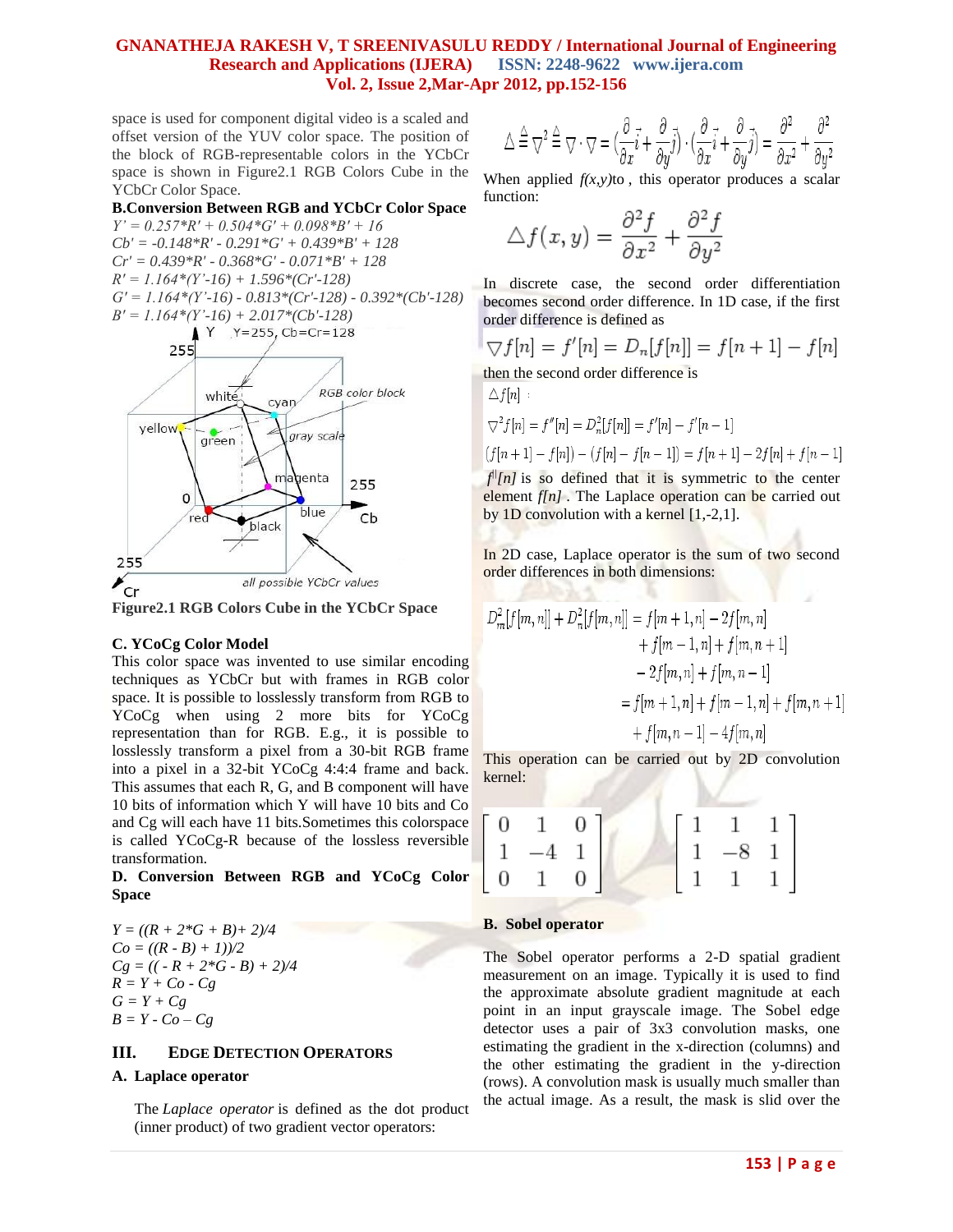image, manipulating a square of pixels at a time. The actual Sobel masks are shown below:

|      | 0  |      | $\ddot{}$ | $+2$ |   |  |
|------|----|------|-----------|------|---|--|
| $-2$ | 0  | $+2$ | 0         | 0    | 0 |  |
|      |    |      |           | -2   |   |  |
|      | Gx |      |           | Gy   |   |  |

The magnitude of the gradient is then calculated using the formula:

$$
|G|=\sqrt{Gx^2+Gy^2}
$$

An approximate magnitude can be calculated using:  $|G| = |Gx| + |Gy|$ 

## **IV. EDGE DETECTION IN YCOCG COLOUR SPACE**

The edge detection Algorithms for color images in RGB color space statistics shows that the common shortcomings of the RGB image edge detection arithmetic are the low speed and the color losses after the each component processing and about 90% edge information in the color image is the same as in the gray image, that is to say, about 10% edge information in the color image has not been detected, so it is essential that the problem of color image edge detection can be optimized further in YCbCr colour space.

- **A. The proposed algorithm using Laplacian operator can be explained in seven steps**
- I. The RGB image is sub divided into R,G and B layers of the image.
- II. A 3X3 Laplacian mask is convolved with the R component of the image.
- III. The edge detected R and the G,B layers of the image are concatenated to obtain edge detected image
- IV. R,G and B values of the image are Transformed into its YCoCg intensity values using the conversion formula.
- V. A 3X3 Laplacian mask is convolved with the Y component of the image.
- VI. The edge detected Y and the Cb,Cr layers of the image are concatenated to obtain edge detected image
- VII. The edge detected YCbCr image is transformed into RGB colour space for further computer processing

### **B. The proposed algorithm using Sobel operator can be explained in seven steps**

- I. The RGB image is sub divided into respective R,G and B layers of the image.
- II. A 3X3 Sobel mask is convolved with the R component of the image.
- III. The edge detected R and the G,B layers of the image are concatenated to obtain edge detected image
- IV. R,G and B values of the image are Transformed into its YCoCg intensity values using the conversion formula.
- V. A 3X3 Laplacian mask is convolved with the Y component of the image.
- VI. The edge detected Y and the Co,Cg layers of the image are concatenated to obtain edge detected image.
- VII. The edge detected YCoCg image is transformed into RGB colour space for further computer processing.

## **V. EDGE DETECTION IN YCOCG COLOUR SPACE**

The YCoCg primaries are hypothetical because they do not correspond to any real light wavelengths. The Y primary is intentionally defined to match closely to luminance, while Co and Cg primaries give color information. The YCoCg color model was developed to increase the effectiveness of the image compression .This color model comprises the luminance (Y) and two color difference components (Co - offset orange, Cg offset green).

- **A. proposed algorithm using Laplacian operator can be explained in seven steps**
	- I. The RGB image is sub divided into R,G and B layers of the image.
	- II. A 3X3 Laplacian mask is convolved with the R component of the image.
- III. The edge detected R and the G,B layers of the image are concatenated to obtain edge detected image
- IV. R,G and B values of the image are Transformed into its YCoCg intensity values using the conversion formula.
- V. A 3X3 Laplacian mask is convolved with the Y component of the image.
- VI. The edge detected Y and the Co,Cg layers of the image are concatenated to obtain edge detected image
- VII. The edge detected YCoCg image is transformed into RGB colour space for further computer processing.

#### **B. The proposed algorithm using Sobel operator can be explained in seven steps**

- I. The RGB image is sub divided into respective R,G and B layers of the image.
- II. A 3X3 Sobel mask is convolved with the R component of the image.
- The edge detected  $R$  and the  $G,B$  layers of the image are concatenated to obtain edge detected image
- IV. R,G and B values of the image are Transformed into its YCoCg intensity values using the conversion formula.
- V. A 3X3 Laplacian mask is convolved with the Y component of the image.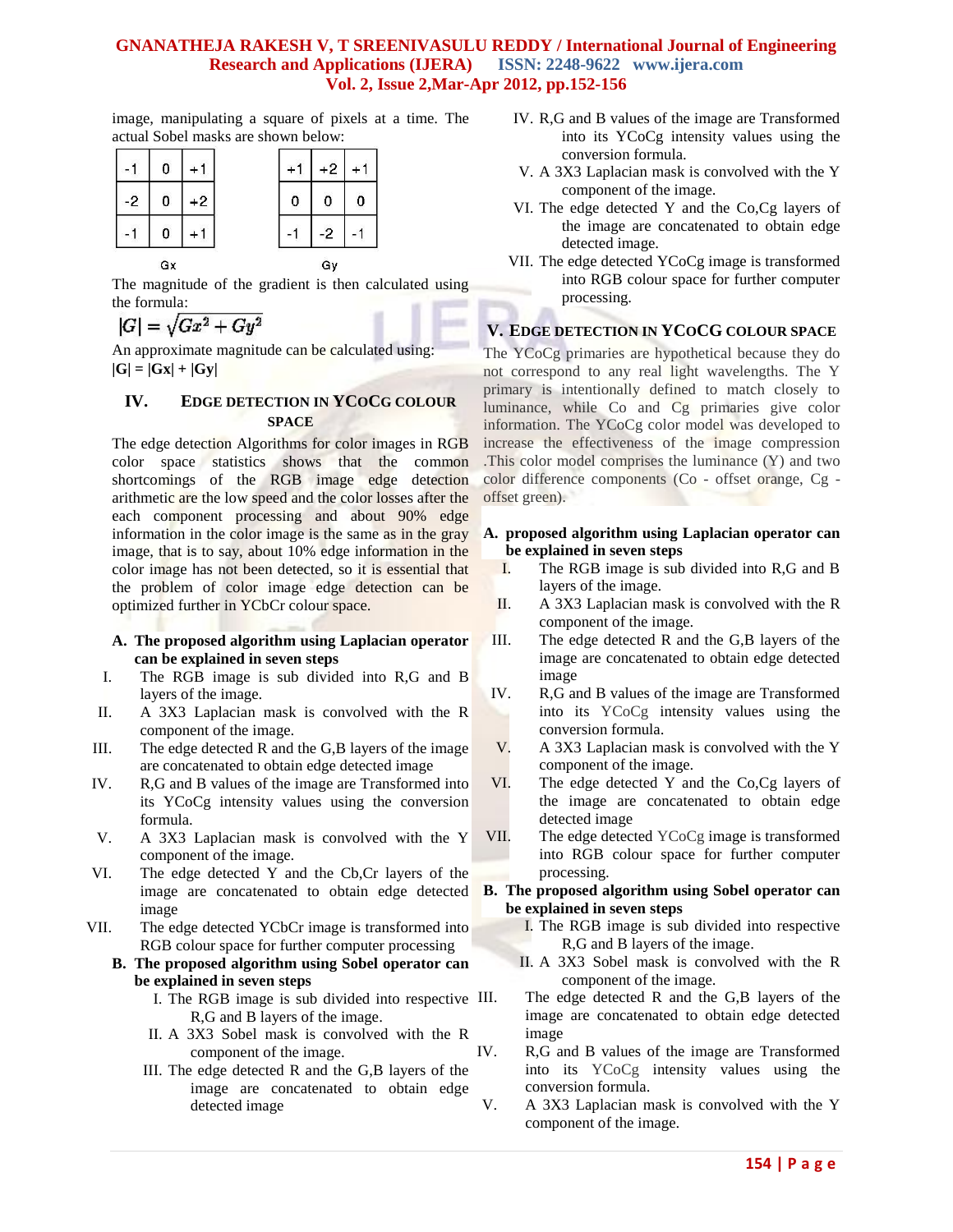- VI. The edge detected Y and the Co,Cg layers of the image are concatenated to obtain edge detected image.
- VII. The edge detected YCoCg image is transformed into RGB colour space for further computer processing.

## **VI. EXPERIMENTAL RESULTS**

Sobel operator and Laplacian operators are used detect Edges on different application specific Satellite, Biomedical and general colour images, due to the space consideration Laplacian operator edge detection on Fruits image is presented in this paper. Figure 6.1, 6.2, 6.3 and 6.4 are the RGB layers of the image, Sobel and Laplacian edge detected images, Laplacian YCbCr edge detected image and Laplacian YCoCg edge detected image



**Fig6.1.RGB image**



**Fig6.2.Gradient red edge detection**



**Fig6.3.Laplacian red edge detection**



**Fig6.4.Laplacian red edge detection of RGB with out hist equalization**



**Fig6.5.RGB image edge detection with out hist equalization**



**Fig6.6.RGB image edge detection with hist equalization**





**155 | P a g e**